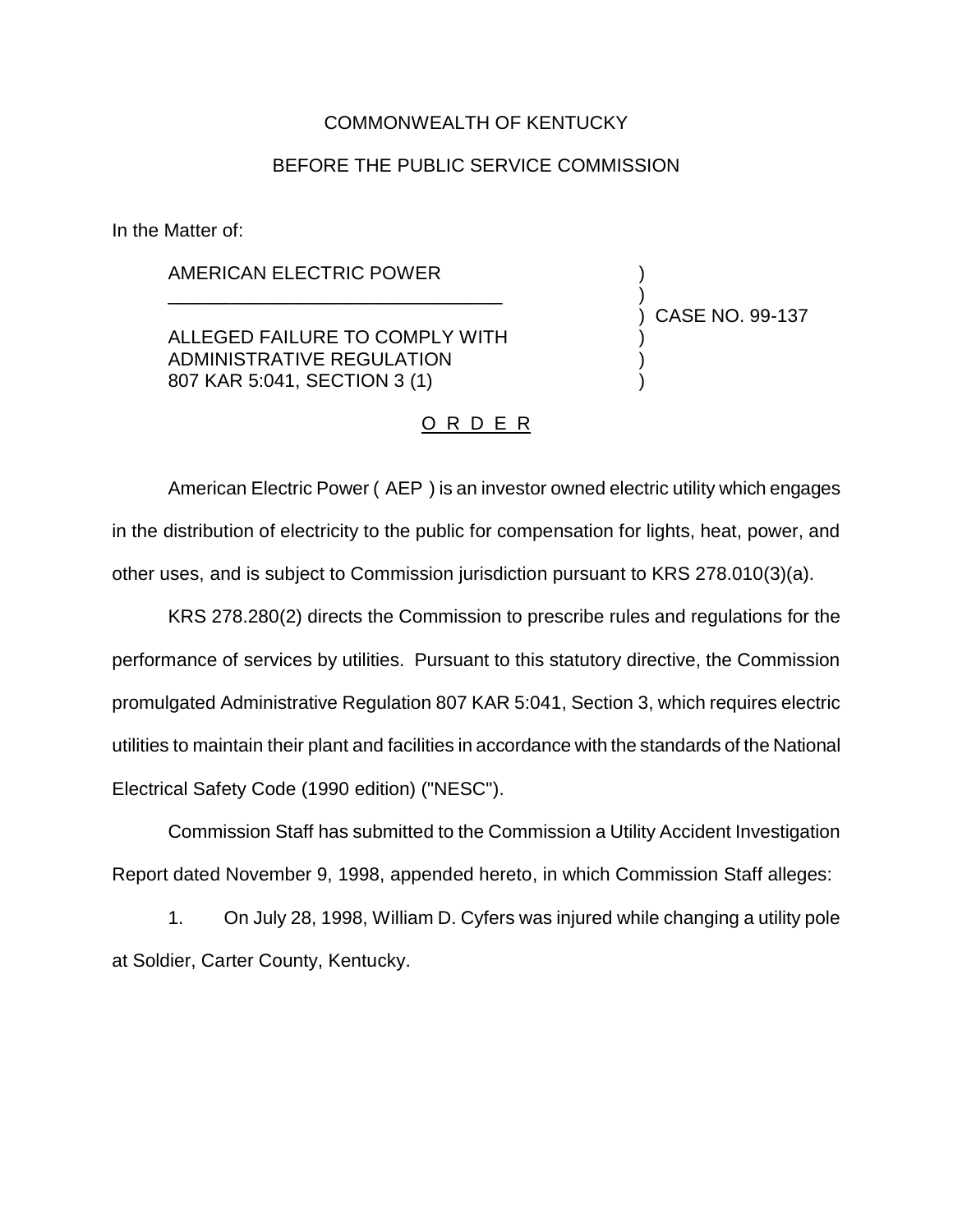2. At the time of the incident a crew consisting of Mark Tomblin, Bill Mitchell and William D. Cyfers was in the process of changing out a pole as part of a job of reconductoring a three phase 12 KV circuit. Each phase was energized and carried a voltage of 7200 volts. As Mitchell, in the aerial lift bucket raised the bucket to Toblin, the grounding cable made contact with the A-phase of the 12 KV primary, which energized the vehicle below. William Cyfers made contact with the energized vehicle and was burned. William Cyfers was not wearing rubber overshoes at the time of the accident.

3. At the time of the incident, no protective covering was being used.

4. NESC Rule 441.A1 prohibits an employee from approaching or taking any conductive object without suitable insulating handle within certain distances of an exposed ungrounded part normally energized unless the line or part is de-energized, or the person is insulated from the energized line or part, or the energized line or part is insulated from the employee, or the person is insulated from all conducting surfaces other than the one upon which the person is working.

5. NESC Rule 420.H requires that employees shall use the personal protective equipment, protective devices, and the special tools provided for their work.

6. William Mitchell failed to comply with NESC Rule 441.A1.

7. William D. Cyfers failed to comply with NESC Rule 420.H.

8. Mark Tomblin failed to see that all safety and operating procedures were observed by those under his direction. His failure is a violation of NESC Rule 421.A, which

-2-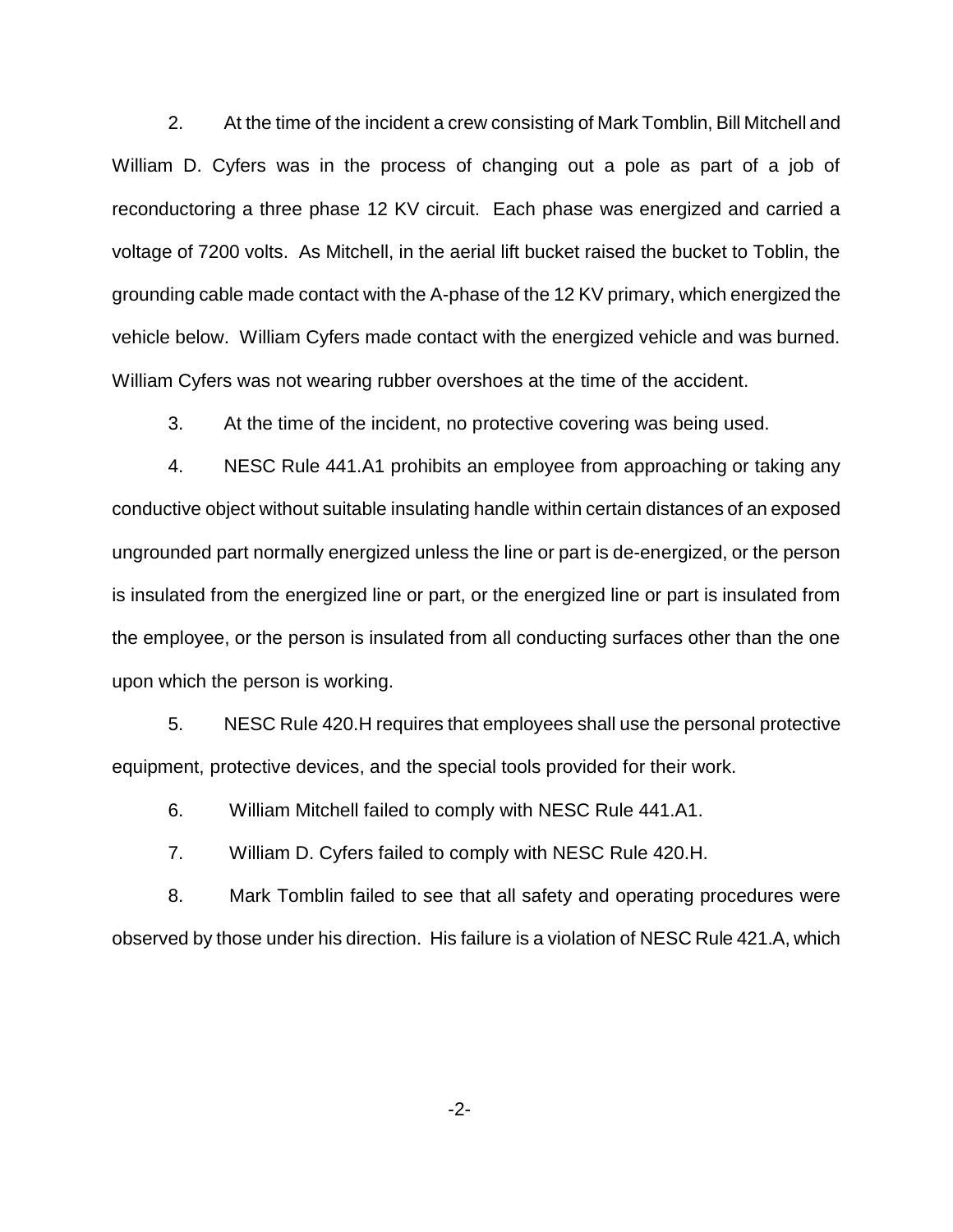requires a person in charge to adopt such precautions as are within his authority to prevent accidents and to see that the all safety rules and operating procedures are observed by those under his direction.

Based on its review of the Utility Accident Investigation Report and being otherwise sufficiently advised, the Commission finds that prima facie evidence exists that AEP has failed to comply with Administrative Regulation 807 KAR 5:041, Section 3.

The Commission, on its own motion, HEREBY ORDERS that:

1. AEP shall appear before the Commission, at a date and time to be set, for the purpose of presenting evidence concerning the alleged violations of Administrative Regulation 807 KAR 5:041, Section 3, and of showing cause why it should not be subject to the penalties prescribed in KRS 278.990(1) for these alleged violations.

2. AEP shall submit to the Commission within 20 days of the date of this Order a written response to the allegations contained in the Utility Accident Investigation Report.

3. The Utility Accident Investigation Report of November 9, 1998, a copy of which is appended hereto, is made part of the record of this proceeding.

4. Any motion requesting any informal conference with Commission Staff to consider any matter, which would aid in the handling or disposition of this proceeding, shall be filed with the Commission no later than 20 days from the date of this Order.

5. AEP and Commission Staff shall be permitted to take the deposition of any person for the purpose of perpetuating the person s testimony.

Done at Frankfort, Kentucky, this 21<sup>st</sup> day of April, 1999.

By the Commission

-3-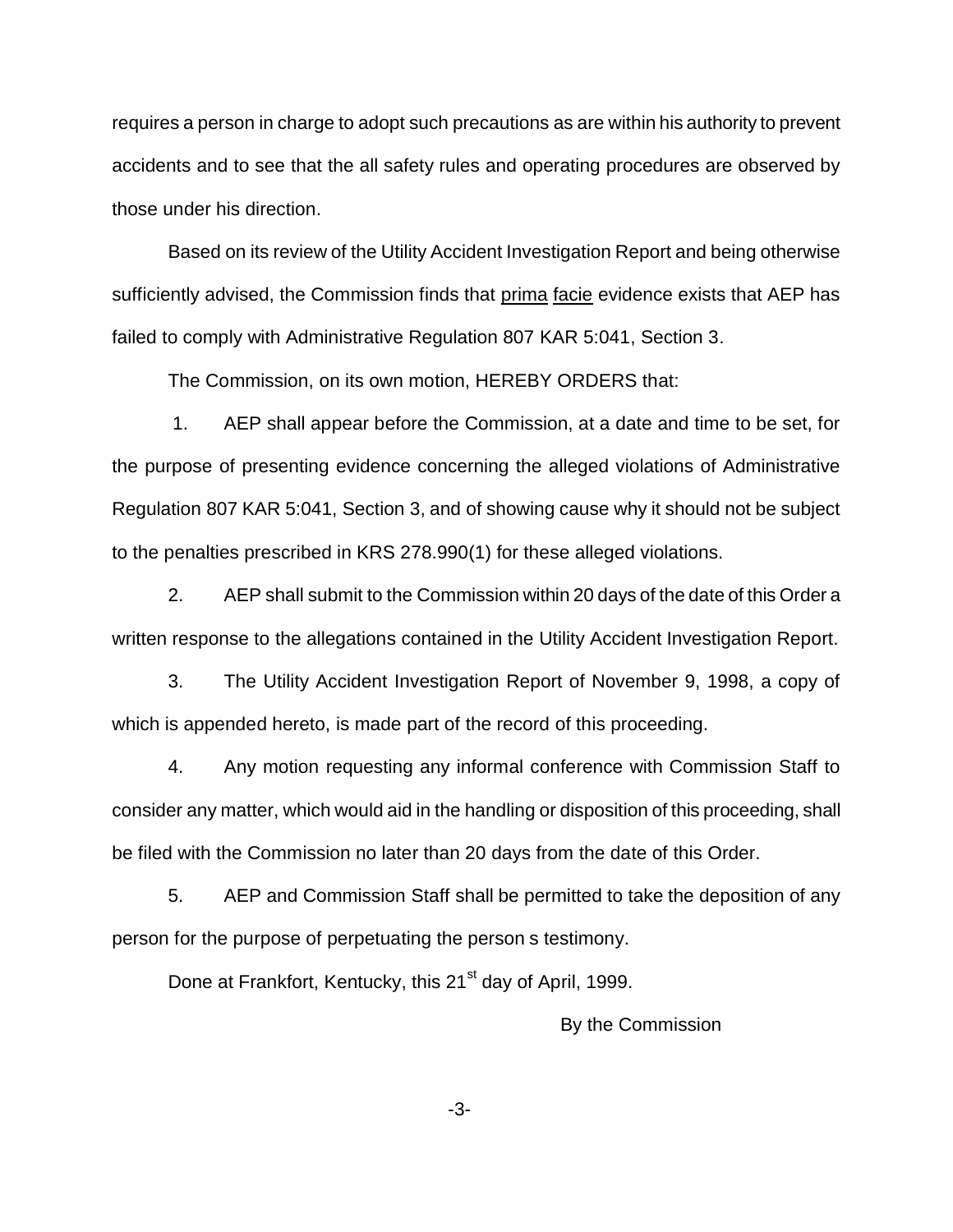ATTEST:

Executive Director

\_\_\_\_\_\_\_\_\_\_\_\_\_\_\_\_\_\_\_\_\_\_